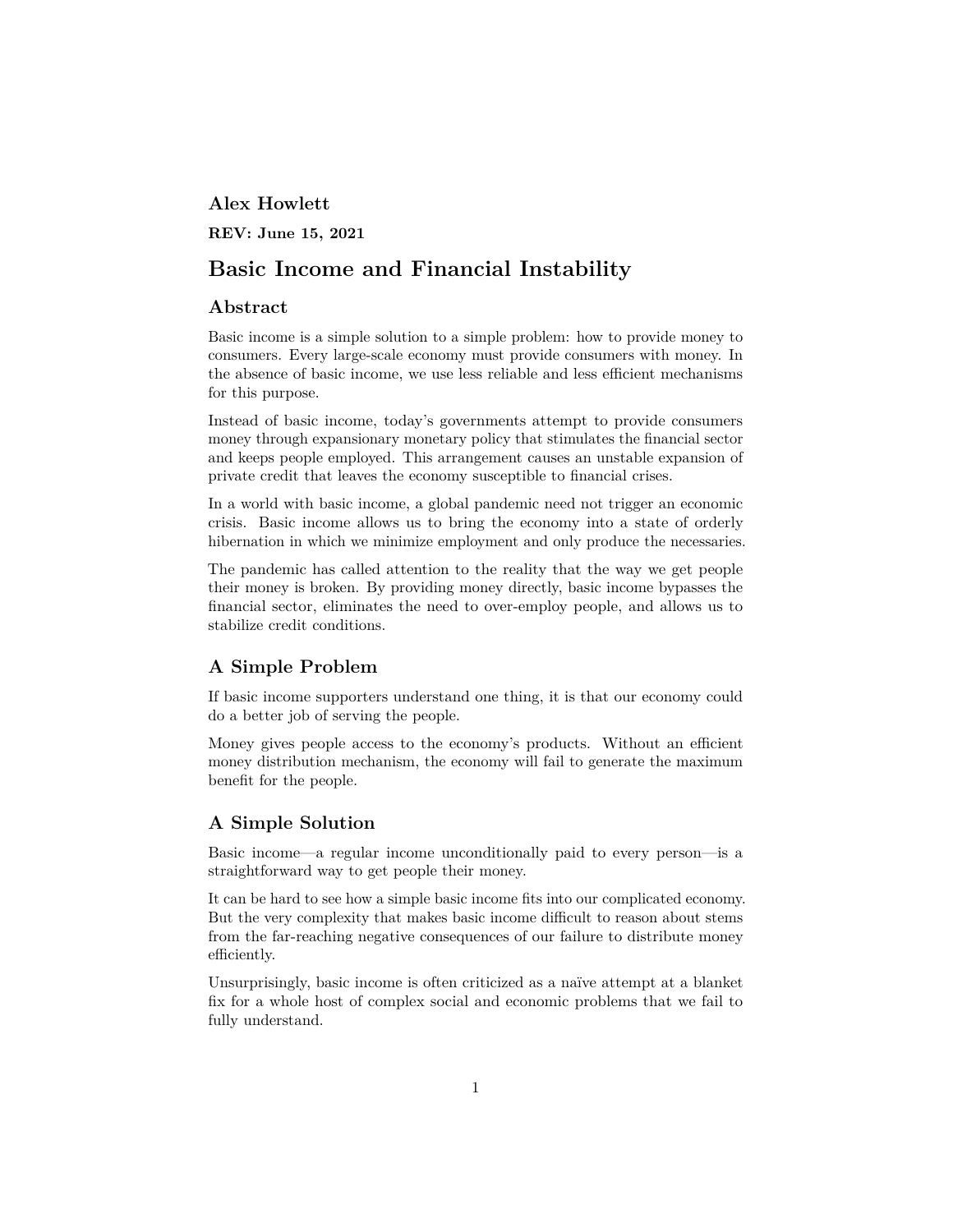There are indeed problems that basic income does not solve. But it can fix the way we get people their money.

#### **The Nature of Money**

Money is our shared pricing and payments standard. Markets set prices in terms of the standard money unit that everyone understands. Standard-value money tokens provide a convenient means to pay those prices—that is to claim the economy's output.

To buy things, people must have a source of money. A money source, such as basic income, allows people to claim the goods and services that the economy produces for their benefit.

#### **Serving the People**

The economy exists to serve the people, not the other way around. It produces goods and services that people want and need. This means that the most important role that people play in the economy is the role of consumer.

Economists sometimes imagine a world in which everyone produces something useful, and then they all make themselves better off by trading the products of their labor with each other. In this world, money merely serves to facilitate efficient trade and the market plays matchmaker for producers who seek to buy each other's products. People buy each other's products using money they receive from selling their own products.

In the real world, it is convenient for some people to produce more than they consume. These producers are happy to continue to accumulate money as they churn out goods and services. But this implies that money is always flowing toward producers and away from consumers. Consumers therefore need a source of money to sustain their spending.

People can reap the product of the economy only to the extent that they have the money to claim it.

# **The Flow of Money and Goods**

Consumers spend money to claim economic output. They activate production by pumping money through the economy.

The flow of money from consumers to producers corresponds to a flow of goods and services moving in the opposite direction. The economy's overall pattern of money flow is too complicated to make complete sense of. But to ascertain how well the economy serves the people, we need only consider the flow between consumers and producers.

We can call the cross-section—or slice—of the economy that exists between consumers and producers the "productive slice." What happens outside the slice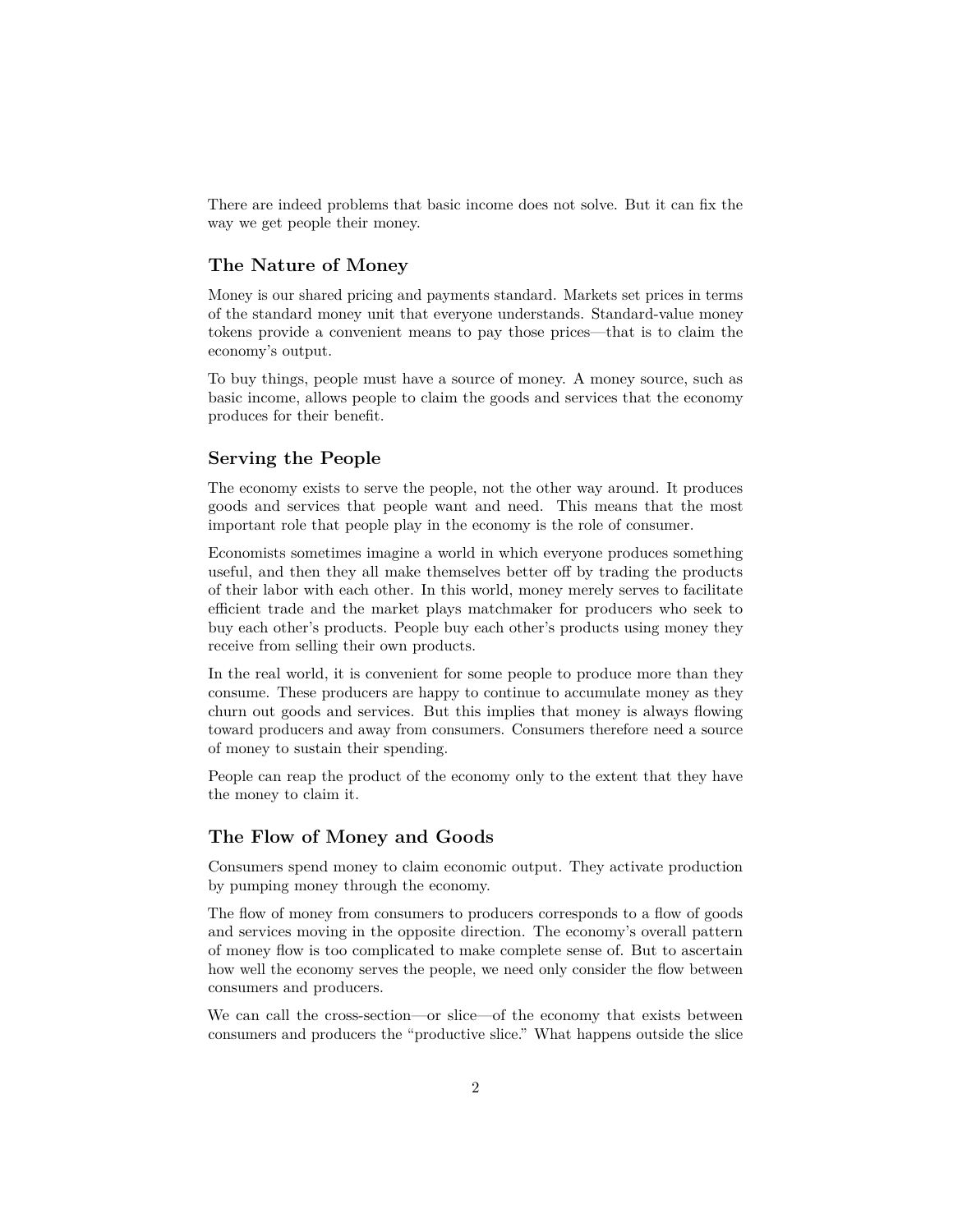matters insofar as it affects what happens within the slice.

#### **The Price Stability Constraint**

To serve its function as a pricing and payments standard, the purchasing power of money must remain reasonably stable over time—especially the short term. The flow of consumer spending through the productive slice of the economy must therefore remain balanced with the flow of goods and services that it claims.

Producers generally try to set the prices that earn them the most profit. Pricelevel stability at the level of the macroeconomy implies that, in aggregate, it is profitable for producers neither to raise nor lower their prices.



- *I***: Input Price Level**
- 
- *Q***: Economic Output**
- *Q***: Maximum Output**

In the above diagram, the shaded area represents profit. Producers choose the price/quantity combination along the aggregate demand curve that maximizes this area.

Because the price level is fixed, only the quantity can adjust. The sensitivity of aggregate demand to changes in price is what determines the total level of economic output. In turn, the distribution of consumer income is what shapes aggregate demand. The economy will only produce goods and services for the people who have the money to buy them.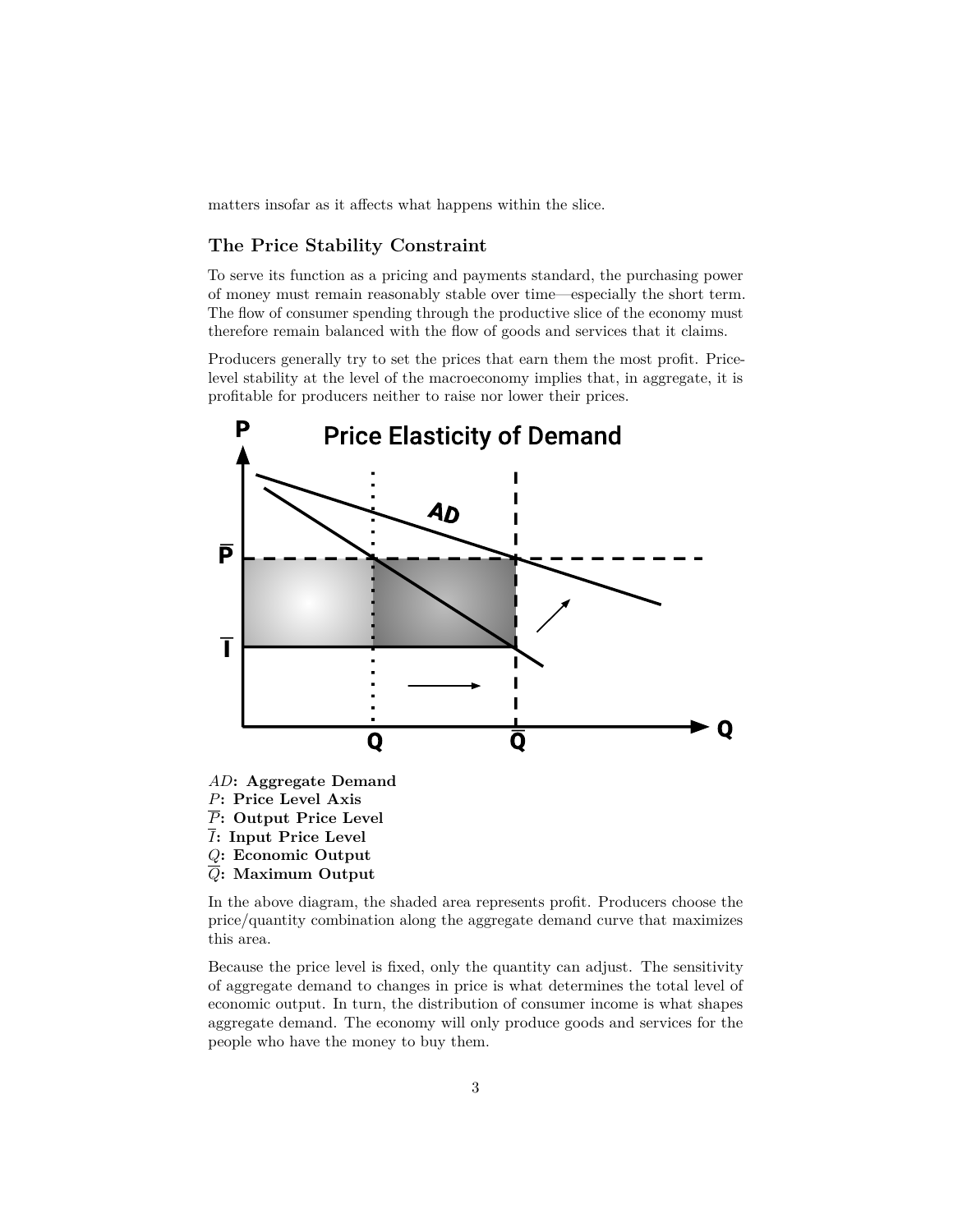This is true even if we allow the nominal price level to move. The real price level is always fixed.

#### **The Resource Constraint**

There are finite resources (e.g. materials and labor) available to produce the goods and services that people want and need. The economy is providing the maximum possible benefit to the people when the resource constraint is the constraint that binds.

While it is true that economic output is constrained by resource availability, it is *not true* that using up (fully employing) all of our available resources implies that we have achieved maximum economic output. Unless we can promise that all resources are always employed to maximum efficiency, using up inputs does not automatically translate into producing output.

As I showed in the diagram, price-level stability—or the absence thereof—depends on the price sensitivity of aggregate demand. The presence of inflation implies neither that the economy is employing all of its resources nor that it is producing goods and services at full capacity.

Price-level instability is a symptom of the economy's money being improperly managed. The price level moves around when institutions fail to maintain the balance between the flow of consumer spending and the flow of goods and services within the productive slice of the economy.

#### **Where Money Comes From**

Money comes from promises. Bank deposits are IOUs for cash issued by a bank. Cash, in turn, is an IOU for goods and services issued by the government on behalf of the economy as a whole.

When the government spends money—in the form of basic income or otherwise they are supplying claim tickets on the economy's output. The underlying promise is that there will be goods and services for the money to claim. This is the promise of price-level stability.

As is the case with bank deposits, the private sector issues money too. Privatesector borrowing generates most of our economy's money. Privately issued money is a claim on government-issued money and therefore a claim on goods as well.

Regardless of which kind of money consumers spend, the promise of pricelevel stability requires an ongoing balance between consumer spending and the economic output it claims.

#### **Money is Debt**

Because money is a promise for something, it is a form of debt. The money that the government issues is public-sector debt. This is why, when the government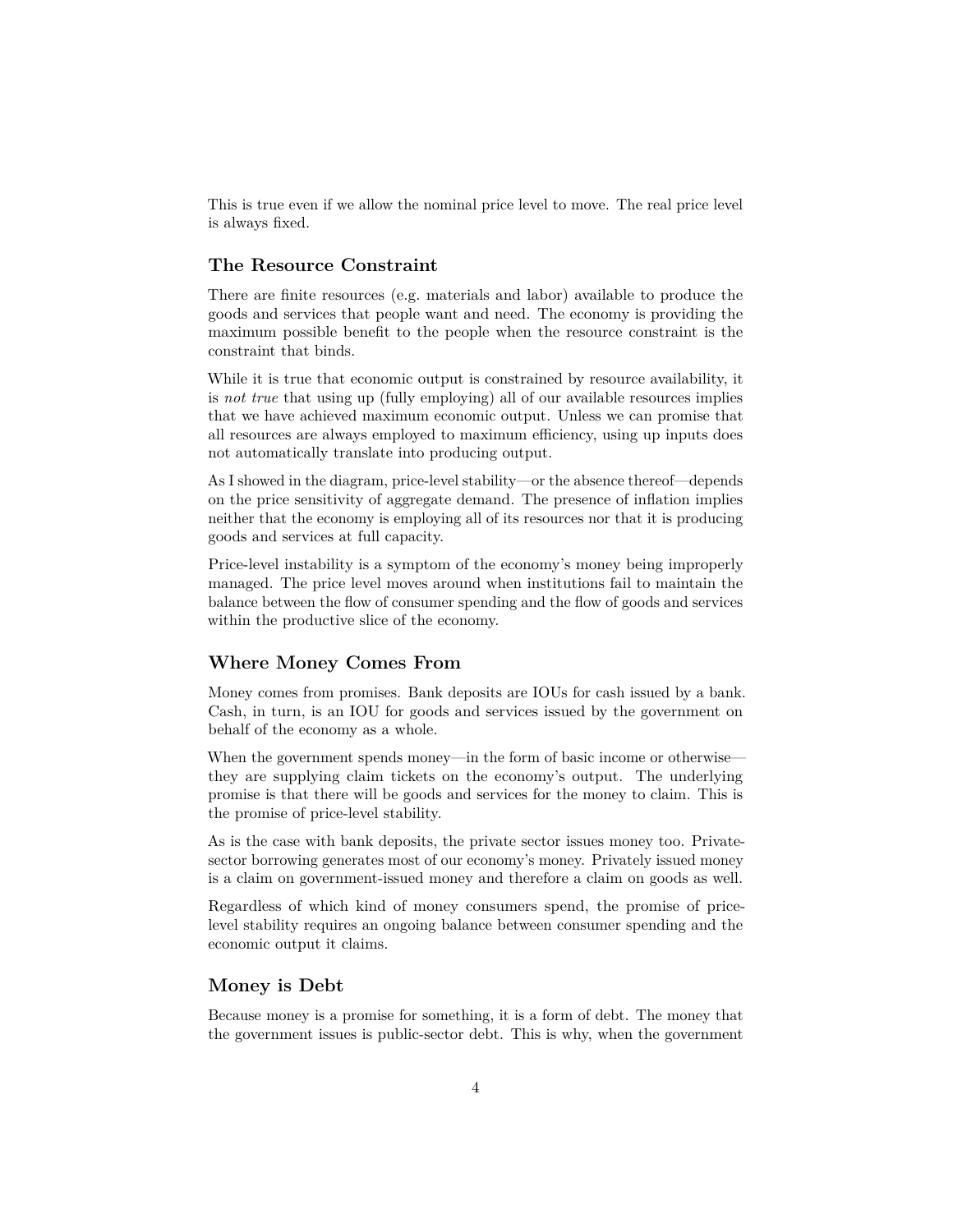spends more than it taxes, the national debt increases.

Similarly, money issued by financial institutions is private-sector debt.

# **Private vs. Public Debt**

The money that consumers spend into the productive slice of the economy ultimately derives from some combination of private debt and public debt. The market allocates private debt according to the profit-seeking behavior of individual actors in the private financial sector. By contrast, political motivations determine where the government directs its spending.

The balance between private and public debt, together with the allocation of public spending, ultimately determines the distribution of consumer income, the shape of aggregate demand, and hence the distribution of economic output.

# **Monetary vs. Fiscal Policy**

Government institutions actively push back against market forces that would otherwise move the price of money itself. They use macroeconomic policy to modulate the flows of consumer spending and economic output to ensure a stable price level.

Typically, the central bank's monetary policy is tasked with maintaining pricelevel stability. Whatever pattern of taxing and spending (fiscal policy) the government chooses to undertake, the central bank must respond in a way that keeps consumer spending balanced with economic output.

A limitation of monetary policy is that it operates entirely through the private financial sector. Although the central bank can stimulate a flow of money through private credit expansion (i.e. borrowing), it has no control over the distribution of that money flow to consumers.

Profit-driven financial institutions have no reason to allocate money in a way that ensures an optimal flow of goods and services toward consumers. To the extent that the government uses monetary policy and private credit expansion to get people their money, the economy will produce below its potential and leave people behind.

# **Price Stability vs. Financial Stability**

The government is a single monolithic borrower. For the government, issuing more money is merely a quantitative difference. This is not true for the private sector. The expansion of private credit depends on many different private actors making promises whose fulfillment depends on the promises of other actors.

As private credit expands, the complexity of interconnected debt obligations grows. The credit structure becomes ever more brittle until one broken promise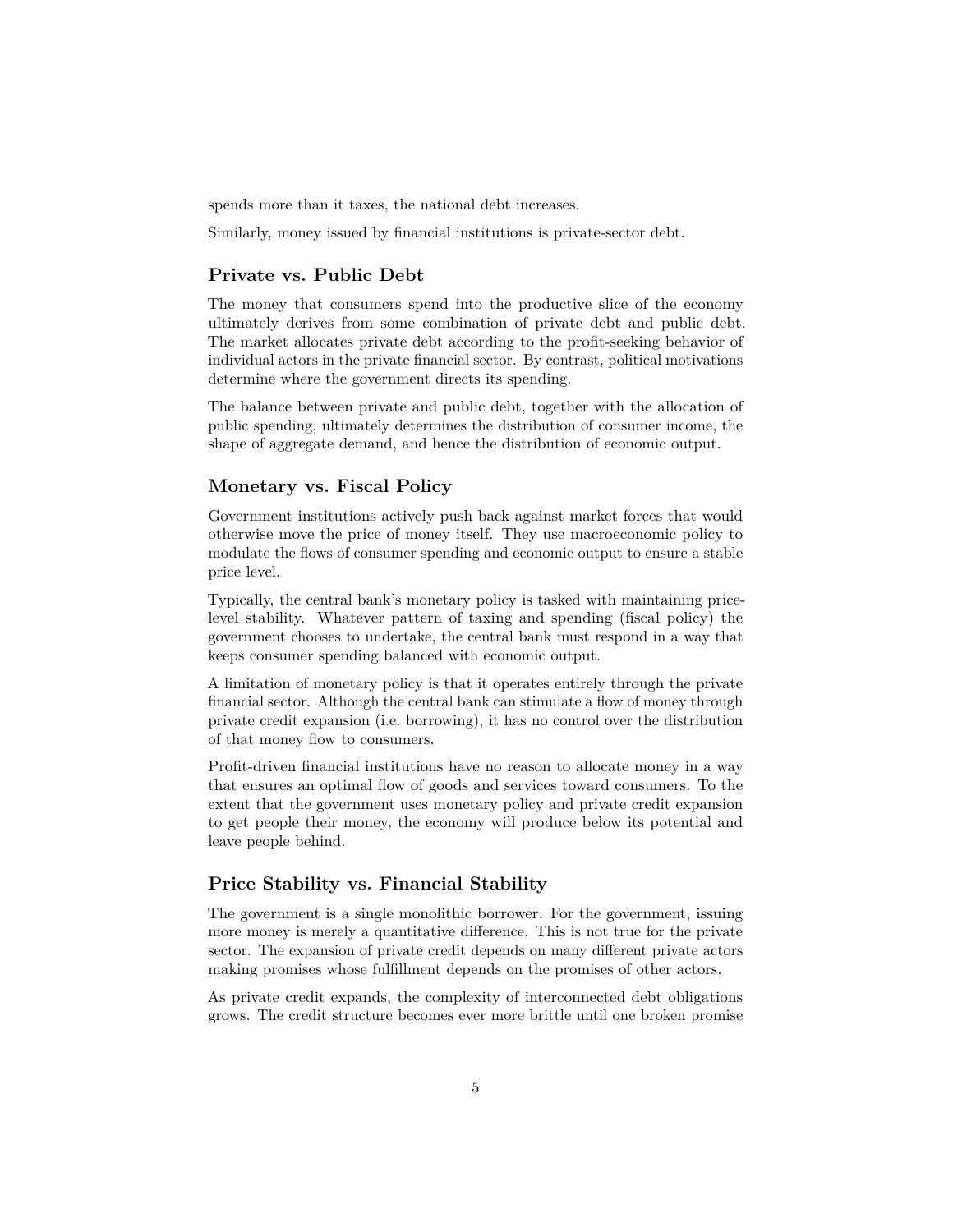triggers a cascade of further broken promises. This is a financial crisis. Private credit expansion is inherently unstable.

Sufficiently tighter credit conditions can prevent an unstable build-up of private credit. But the price stability constraint leaves the central bank without a choice. If the fiscal position of the government would otherwise cause deflation, monetary policy must stimulate private credit expansion to compensate.

Because the central bank is responsible for price-level stability, it is unable to ensure stability in the financial sector.

#### **Basic Income Ends the Business Cycle**

By providing money directly to consumers through basic income, the government can allow the central bank to tighten credit conditions. Through the automatic monetary tightening it induces, a sufficiently high basic income prevents the unstable expansion of private credit and eliminates the familiar cycle of booms and recessions (i.e. the business cycle) that we tend to take for granted as a normal part of how the economy works.

The financial system can help us fund productive investment. But by using it as a tool for pushing money to consumers and propping up demand, we have caused the financial system to spin out of control. The business cycle is a consequence of the broken way in which we get people their money.

With an optimal basic income in place, recessions can only occur as a result of changes to the real (i.e. non-monetary) side of the economy. If our economy can activate fewer resources than previously, that means its potential to produce goods and services has decreased.

The fact that economic stimulus was an effective response to the Covid-19 crisis is an indicator that our economy was underperforming *prior* to the onset of the pandemic. If our economy had been operating at its full potential going into the pandemic, there would have been no room for stimulus. We would have focused instead on shutting down as much of the economy as possible while keeping people safe and healthy.

#### **Trade-Offs with Basic Income**

The obvious alternatives to basic income are other money sources for consumers. In the absence of basic income, the economy will do something else get people their money—perhaps inefficiently. The more we use basic income to provide consumers their money, the less we have to resort to other mechanisms—such as pumping up the financial sector or creating make-work jobs.

Neither the financial system nor the labor market exist to provide consumers with money. Using them for this purpose distorts them away from efficiently funding productive investment and efficiently allocating labor. Basic income allows us to rein in the financial sector and eliminate unnecessary jobs and wages.